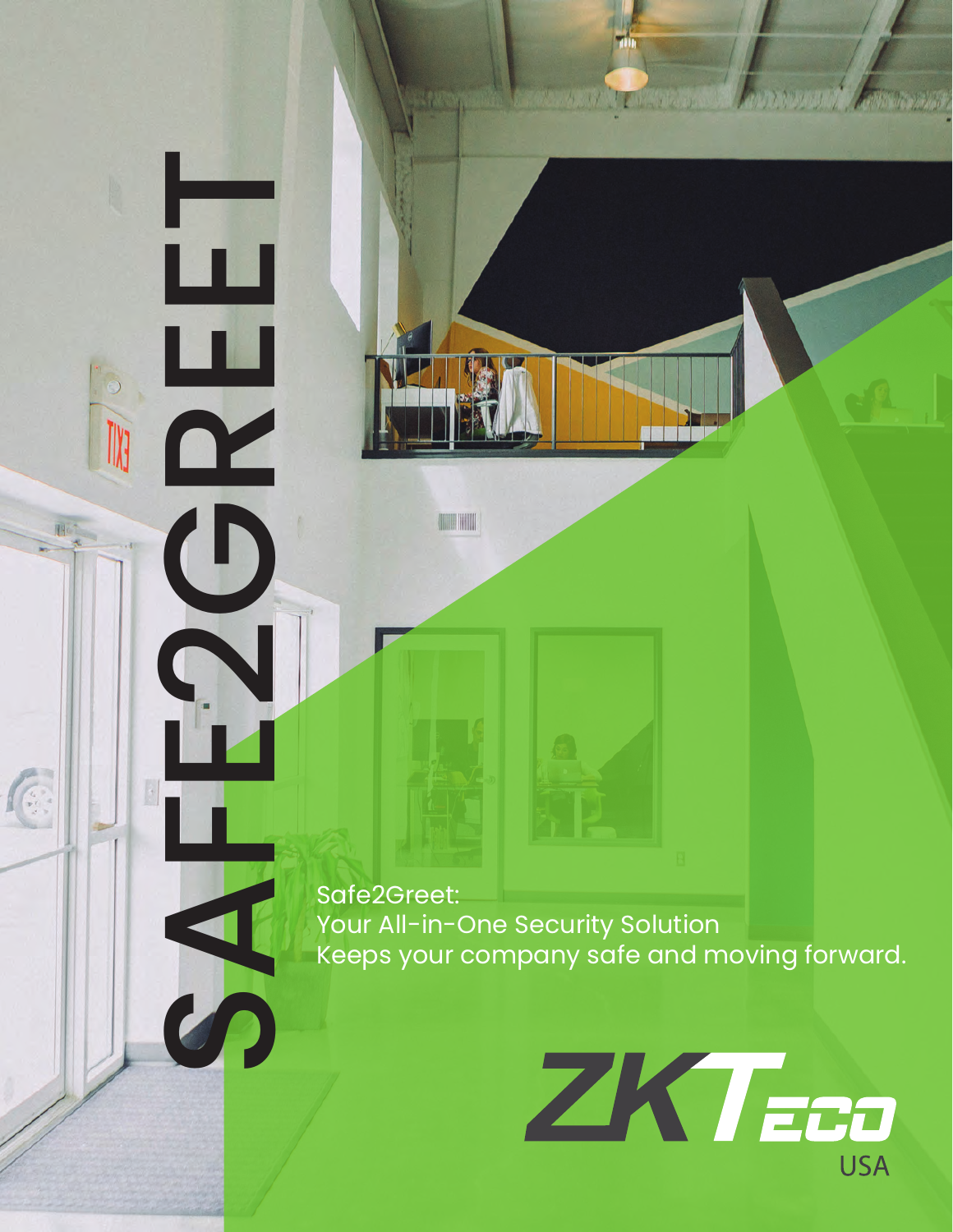# WE EXPLORE WE INNOVATE WE DELIVER

ZKTeco USA is a 20-year old globally renowned manufacturer with its core competency in multi-biometric verification<br>technology. ZKTeco primarily focuses on three technology sectors including 1) Biometric User Verification, 2) Access Control and Smart Entrance Control Systems which identify Persons,<br>Vehicles and Objects of Interest, and 3) Smart Office solutions.



ZKTeco is a leading global manufacturer and supplier of security & time management solutions. Our mission is to create a more safe and secure world by providing flexible, affordable and comprehensive security solutions.

# WHO IS ZKTECO?

ZKTeco integrates next-generation technology with our biometric verification which allows us to provide optimized security & time management solutions for you and your company.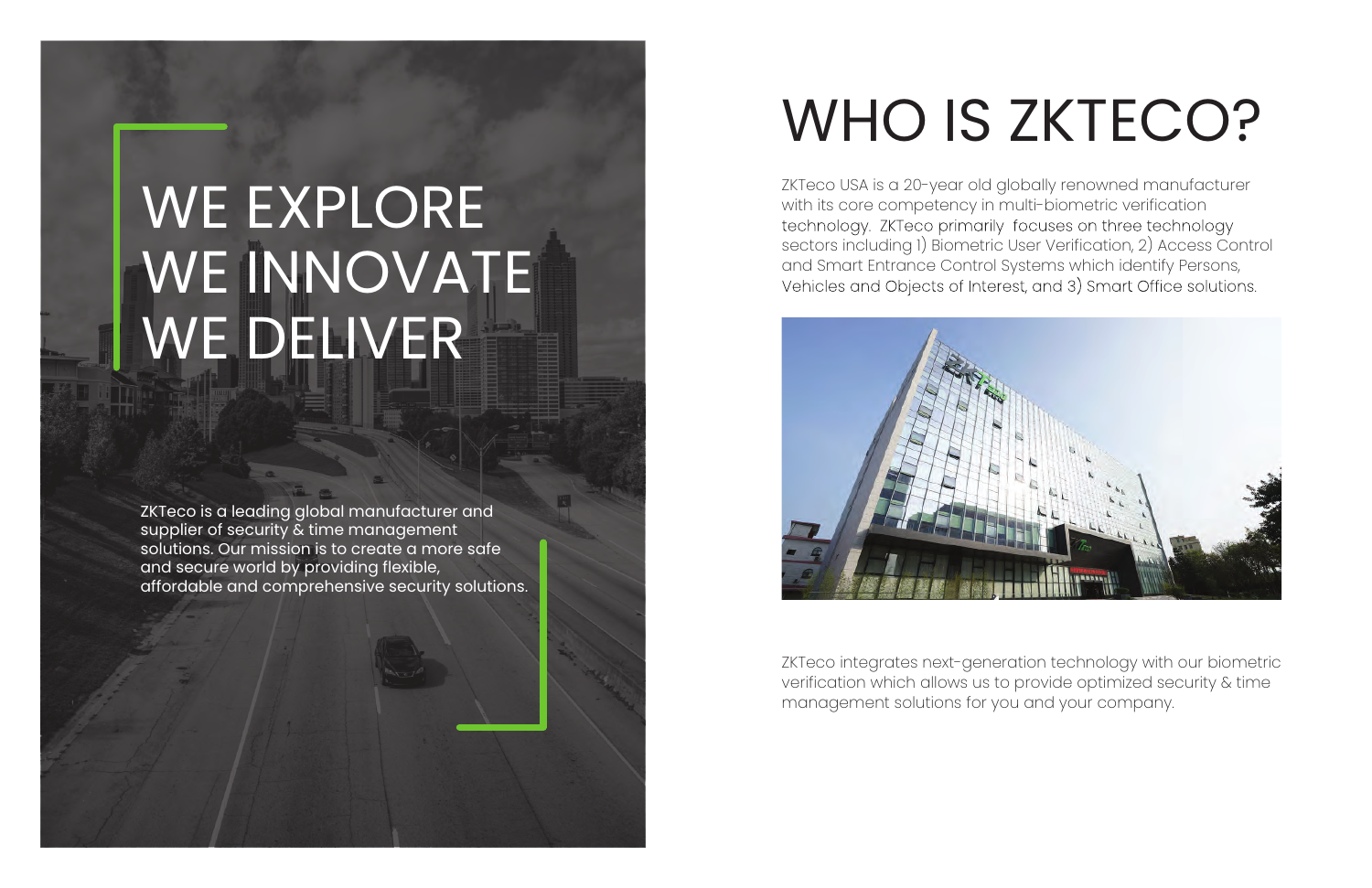### WHY SAFE2GREET?







**Allow only authorized visitors with scheduled appointments access to your facility.**

Safe2Greet validates visitor ID and appointments, then scans for body temperature, mask compliance, and concealed metal objects.



#### **Health and security comes first!**

Safe2Greet uses a completely touchless check-in process which includes a health check questionnaire and body temperature, face & mask compliance.



#### **Saves money and improves accountability.**

Safe2Greet eliminates the need for security personnel. The check-in process is entirely automated and recorded for reporting purposes.



#### **Safe2Greet puts YOU in control!**

Customizable software allows users to quickly & easily add visitors and employees to the system, create alert notifications, generate reports, and more.

#### **SAVE MONEY!**

Save on average \$22,000 by eliminating the need to pay a receptionist to process visitors.



#### **FREE UP TIME!**

Save on average 440 hours per year by allowing security personnel more time to properly patrol your facility and safeguard property & employees.



### SOLUTION **OUR**

#### **CREATE USER SATISFACTION**

Save your visitors time standing & waiting in line by automating the check-in process.

### PROBLEM THE

In uncertain times, especially amidst a health crises, businesses struggle to remain open. Local government, employees, and customers all need to feel confident that the workplace, shopping outlet or school is safe to operate. Business owners must also still protect their property and staff. But employing security personnel to screen visitors & customers can be expensive. It's also risky relying on employees to manually check in visitors while ensuring no unauthorized visitors are permitted access entry. And during a health crisis, inexperienced security personnel are now also tasked with checking everyone entering the workplace, school or shopping outlet for body temperature and mask compliance. Especially during economic downturns or a health crisis, how can business owners afford to safeguard their property and pay the necessary personnel to ensure the health & safety for their staff and visitors?

Safe2Greet was designed to protect a business owner's staff, customers and property while eliminating the ongoing costs associated with employing security personnel. It's automated record-keeping also ensures business owners' accountability regarding who's entered their facility and if their visitor had acceptable body temperature and was wearing a mask. Safe2Greet is a touch-less automated visitor screening & access control system which provides your employees & visitors peace of mind while also securing your property.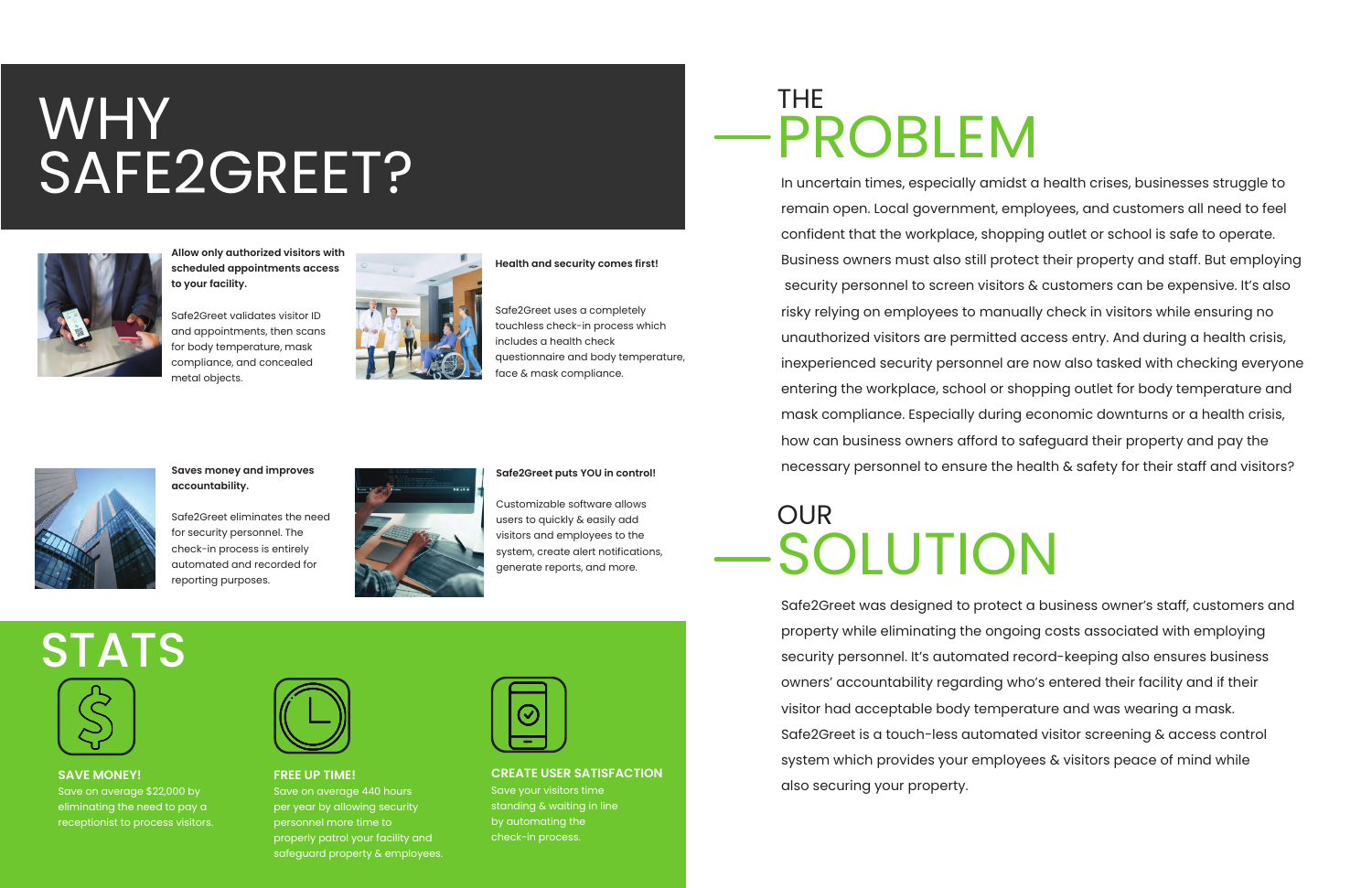# **WHAT IS SAFE2GREET?**

## **BENEFITS**





#### **VISITOR MANAGEMENT**

Compromised of a self service kiosk which validates a visitor's appointment & Identity and subsequently prints an "admission ticket" to the meeting place.

#### **HEALTH CHECK**

Visitors may also need to answer a health check questionnaire on the kiosk or from their phone. The kiosk also scans visitors for acceptable body temperature and mask compliance prior to printing an admission ticket.

#### **TURNSTILES**

Ensure only visitors validated with Safe2Greet admission tickets are allowed access to the meeting place. The turnstiles may additionally include an integrated biometric scanner to further validate the visitor's identity.

#### **SIMPLE MANAGEMENT**

Safe2Greet allows customers to easily manage their visitor management and building access control from the convenience of their smart phone or any networked computer thus lessening the dependency for security personnel.

### **SAVES MONEY** Can eliminate the need for employing a receptionist to process visitors



Automated system can process visitors much checking IDs and making

**FAST** faster than manually log entries



#### **SAFE**

Automated screening process ensures visitors don't have elevated body temperature, optional customizable health check questionnaire is available



### **SECURE**

Ensure only visitors with valid ID & appointment are permitted access to your meeting locations



**ACCOUNTABLE** Digital audit trail tracks all visitors for susequent reporting & notification and can aid in contact





**CONVENIENT** Automated process allows visitors faster access to your meeting locations



#### **INCREASE CUSTOMER SALES** Faster, safer, more secure, and convenient visitor processing encourages customers to return for repeat business



**HYGIENIC** Eliminates the use of visitor logs which helps contribute to a more sustainable planet

**ENVIRONMENTALLY FRIENDLY** 100% touchless system utilizes a combination of advanced face, palm, RFId and QR code recogntion technology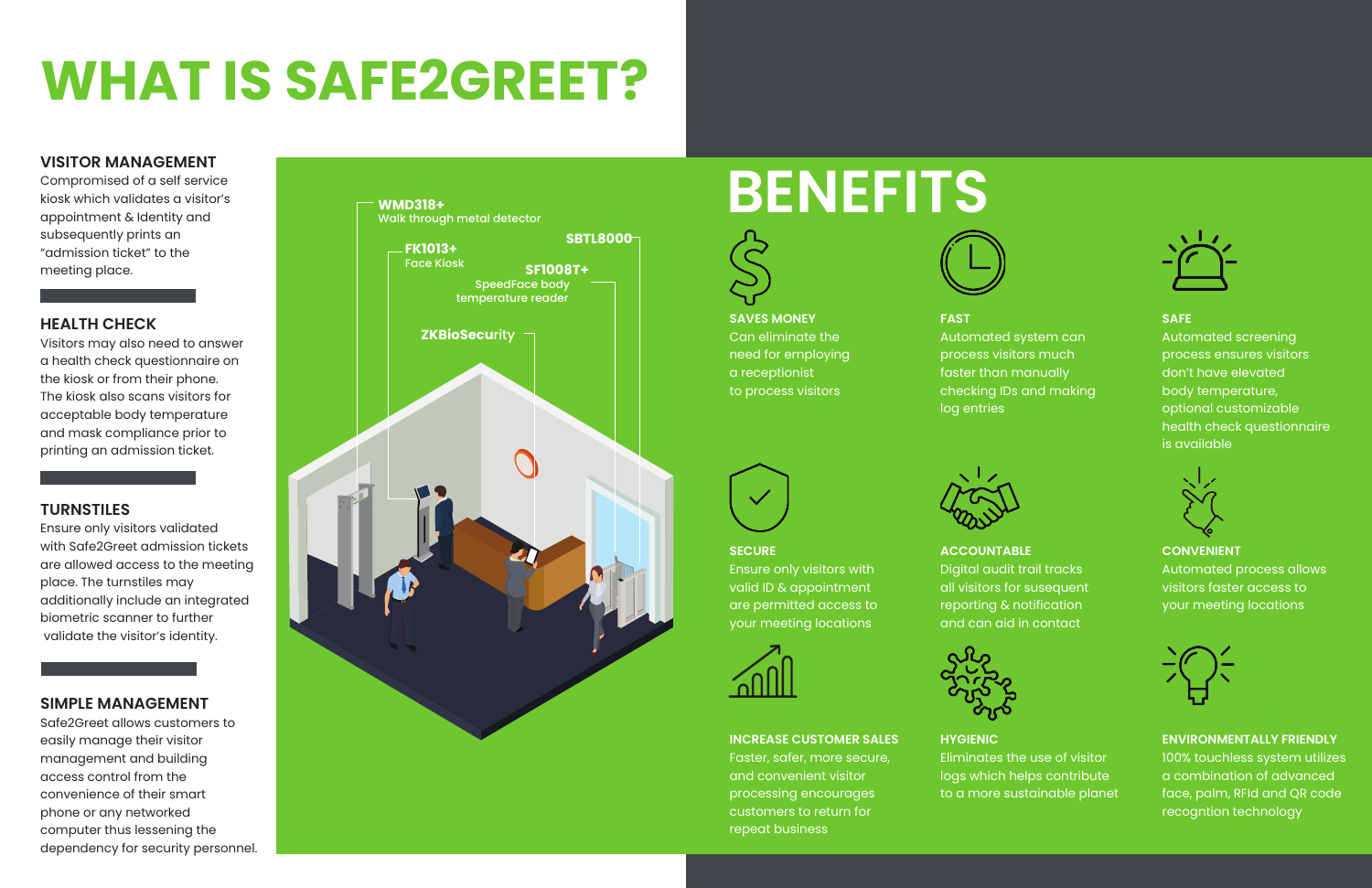### **WORKFLOW FOR UNATTENDED VISITOR**

• Visitor phones their host for an appointment • Host creates a Safe2Greet appointment (on phone

• Safe2Greet software converts appointment into a QR code which is transmitted to visitor's phone via

The visitor can also optionally be scanned by a walk through metal detector equipped with body

• Upon visitor arriving at meeting location, Safe2Greet kiosk scans visitor's QR code for valid ID and appointment (visitor may also be required to satisfactorily answer a health check questionniare

- 
- or computer)
- text or e-mail
- on kiosk or phone)
- 
- meeting location
- 
- temperature sensor

• Upon further validation, kiosk informs host of visitor's arrival and prints an admission ticket to meeting location which includes a new QR code.

### **WORKFLOW FOR ATTENDED VISITORS**



靈

• Visitor approaches turnstile restricting access to

• The turnstile only opens upon recognizing the visitor's valid printed QR code

• Visitor phones their host for an appointment

nananan

 $\bullet$ 

- Host creates a Safe2Greet appointment (on phone or computer)
- Safe2Greet software converts appointment into a QR code which is transmitted to visitor's phone via text or e-mail
- Upon visitor arriving at meeting location, the host's security personnel requests to scan the visitor's QR code and ID (normally driver's license)
- Visitor may also be required to satisfactorily answer a quick health questionnaire (on kiosk or phone)
- Kiosk then scans visitor for acceptable body temperature and face mask compliance
- Upon further validation, kiosk informs host of visitor's arrival and prints an admission ticket to meeting location which includes a new QR code
- Visitor approaches turnstile restricting access to meeting location
- The turnstile only opens upon recognizing the visitor's valid printed QR code
- The visitor can also optionally be scanned by a walk through metal detector equipped with body temperature sensor